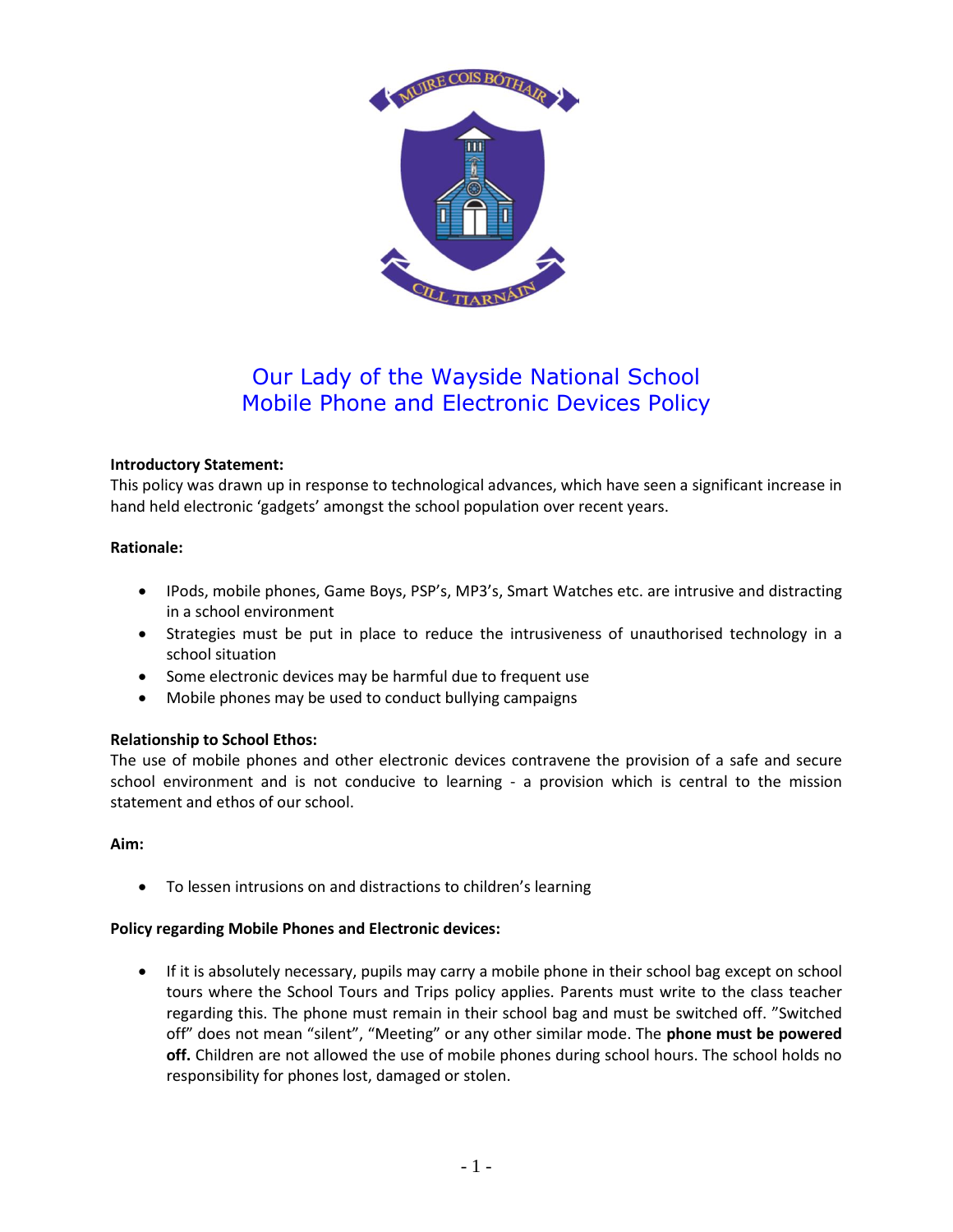- Personal Electronic devices are not allowed in school, either during school hours or on school tour. Children/Parents who need to contact home/school during school hours may do so through the school secretary using the school landline phone.
- Any pupil who has his/her phone/electronic device switched on or uses a mobile phone/electronic device in school will have it confiscated. The device will only be returned to the parent by the principal.
- If a pupil is found taking photographs, video footage or audio recordings etc. with an electronic device, of either other pupils or teachers, this will be regarded as a serious offence and disciplinary action will be taken.
- The school will not be responsible for any class WhatsApp groups, messaging services or any other social media communication aid.
- Staff have access to the school landline if urgent calls need to be made to parents.
- Staff personal calls are confined to break times.
- Mobile phones are not allowed on school trips, in line with the School Tours and Trips policy. Teachers will have a contact number in the event that it is necessary to make contact with a parent/guardian.

## **Mobile Phone Use by Staff:**

- Staff use of mobile phones for personal reasons will be confined to break times and after school (except in the case of an emergency)
- Staff are reminded to be careful when using their personal mobile phones to contact parents. For privacy and personal safety, teacher should use the school phone or if personal phone must be used, the personal phone number should be withheld through the phone settings.
- Personal phones should never be used to take photographs of children, or the school environment, or staff, or to store their personal data. Instead school cameras should be used for official school photography.

## **Mobile Phone Use by Parents:**

- Mobile phones must never be used to take random photographs in the school building or grounds during school hours, with the exception of formal occasions e.g. Hallowe'en parade, Paráid Glas or Sean Nós Céilí, or outside, without the specific permission of all parents whose children might be included. The taking/sharing of school related pictures is discouraged on sociol media platforms.
- Personal cameras and mobile phone cameras should not be used to take pictures of children. If parents who accompany children on a school trip are asked by the teacher to take photos as a record of the educational visit, they will be issued with a school camera. Parents accompanying children on school trips should not use their mobile cameras / electronic devices to take pictures of children.
- Please be aware that there may be children in any given class whose photos should not be taken.

# **Whatsapp Guidelines:**

- The role of a whatsapp group is first and foremost communication and is intended to get messages and important information to people quickly and efficiently. The school does not contribute to whatsapp groups.
- Whatsapp groups may not be used to post private messages.
- Whatsapps group should never be used to voice grievances or drive personal agendas.

# **Links to other Policies:**

This policy supports the Health and Safety, Anti- Bullying, Child Protection and ICT policies.

# **Roles and Responsibilities:**

All staff share in the co-ordination and implementation of this policy.

**Evaluation:** This policy is monitored on an ongoing basis and amendments added as new technology comes on stream.